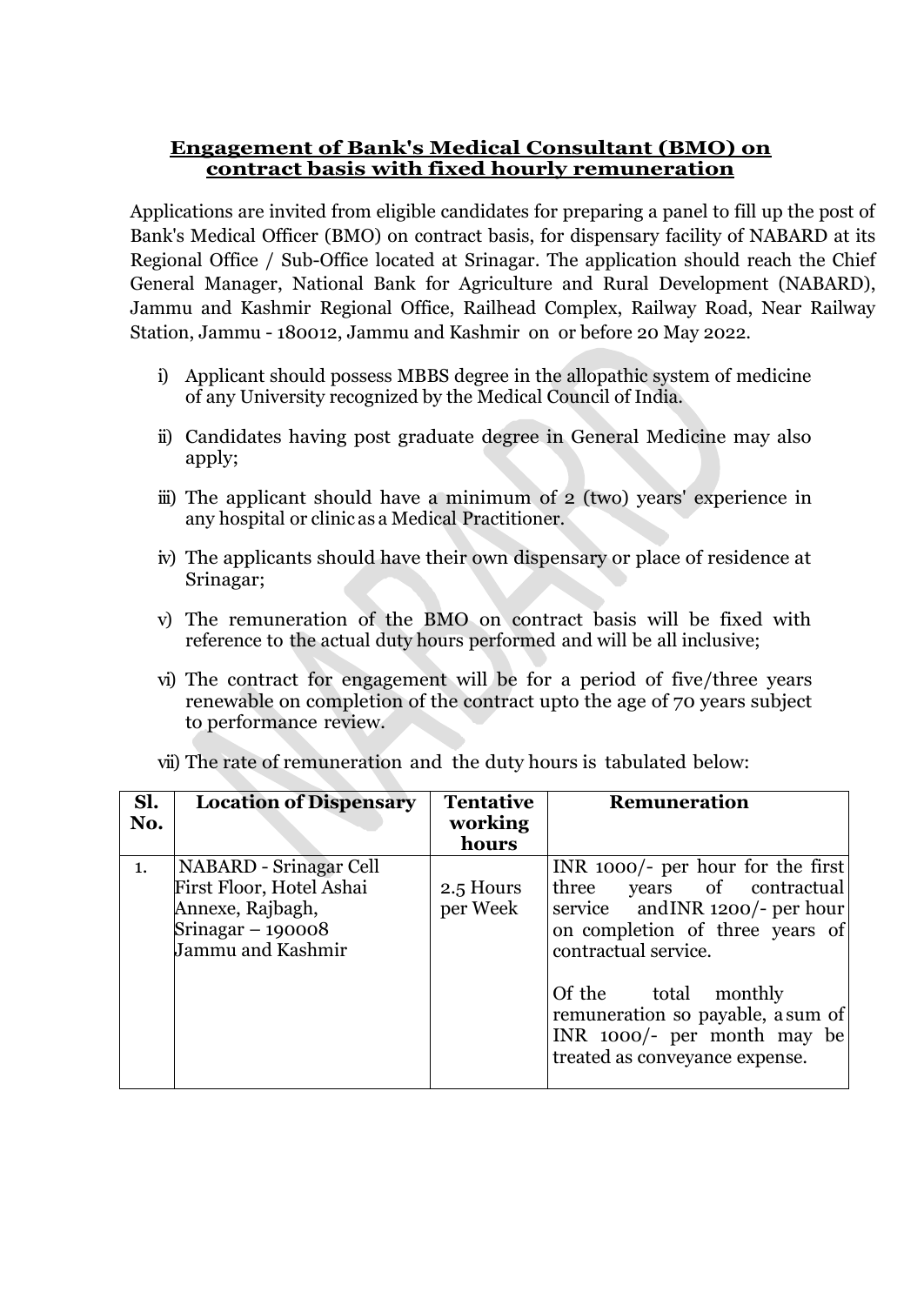- viii)NABARD reserves the right to review the rate of remuneration from time to time and alter the duty hours and location of dispensary at its discretion, in case it becomes expedient to suit the administrative and operative requirements. Accordingly, the selected candidate/s may have to attend dispensaries of the Bank as advised from time to time in addition to those mentioned above.
- **ix)** Interested and eligible candidates may please make an application in the prescribed format as at Annexure  $-1$  (D). The application should be sent in a cover super scribed **'Application for the post of BMO on contract basis'**

# **Selection Procedure:**

- x) NABARD, Jammu and Kashmir Regional Office, Jammu will be conducting an interview (Online/Offline) for selection of panel of Medical Officers on contract basis, with fixed hourly remuneration.
- xi) Selection will be made through interview of eligible candidates. The Bank reserves the right to raise the minimum eligibility standards etc., in order to limit the number of candidates to be called for interview. The decision of the Bank in this regard will be final. The Bank will not entertain any correspondence with the applicants who have not been called for the interview.
- xii) The shortlisted applicant/ s after interview will be subjected to medical tests / submit Medical Fitness Certificate as per prescribed norms before engagement as BMO.
- xiii)Candidates selected for the post will be appointed subject to their being found medically fit and acceptance of Terms and Conditions as per Annexure  $-I(B)$ .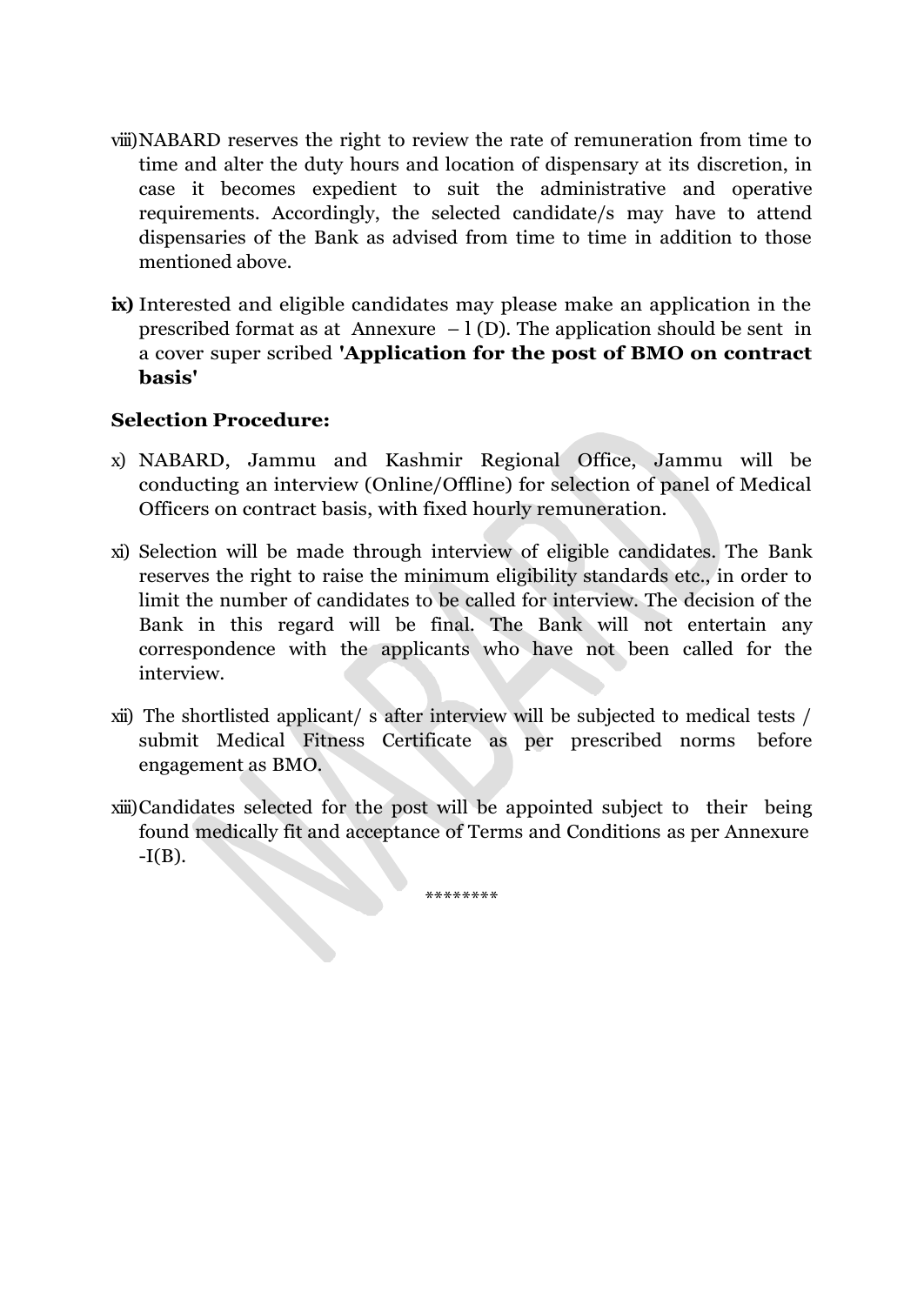### **Engagement of the services of Bank's BMO (on contract basis) with fixed hourly remuneration**

# **Terms and Conditions**

- i) Your engagement would be initially for a period of five years (which would /may be reduced appropriately so that the prescribed maximum age of 70 years would remain unchanged) which may be extendable in blocks of five years by mutual agreement. Beyond 70 years till the attainment of 75 years age, renewal of contract may be done by mutual agreement on annual basis subject to review and Medical Fitness. The engagement here under can be terminated at any time by one month's notice on either side.
- ii) You will provide medical attention/advice etc. to the staff.
- iii) You will make substitute arrangements of a *locum* acceptable to the Bank at your own cost whenever you are not in a position to attend the dispensary. The name of the substitute doctor may be communicated to us.
- iv) You need not attend duties on Bank holidays, however, you will not be eligible for Bank holidays in case the total absence including weekly holiday exceeds two consecutive days. You should, however, be available "On call" on such Bank holidays to attend to emergencies or make proper arrangements for a substitute doctor in the event of unavoidable absence.
- v) You shall maintain the strictest secrecy regarding the NABARD's affair and the affairs of its constituents and shall not divulge, directly or indirectly, any information of a confidential nature either to a member of the public or the NABARD's staff, unless compelled to do so by judicial or other authority, or unless instructed to do so by a superior officer.
- vi) In case of office exigencies, you may be required to attend Bank's dispensary at Bank's Office or any other place on non-working days also, if required.
- vii) You will not be provided any residential accommodation by the Bank.
- viii) The Bank reserves its right to terminate the contract at any time without any notice if there is a breach of terms and conditions of the contract or your performance is found unsatisfactory, in the opinion of the Bank.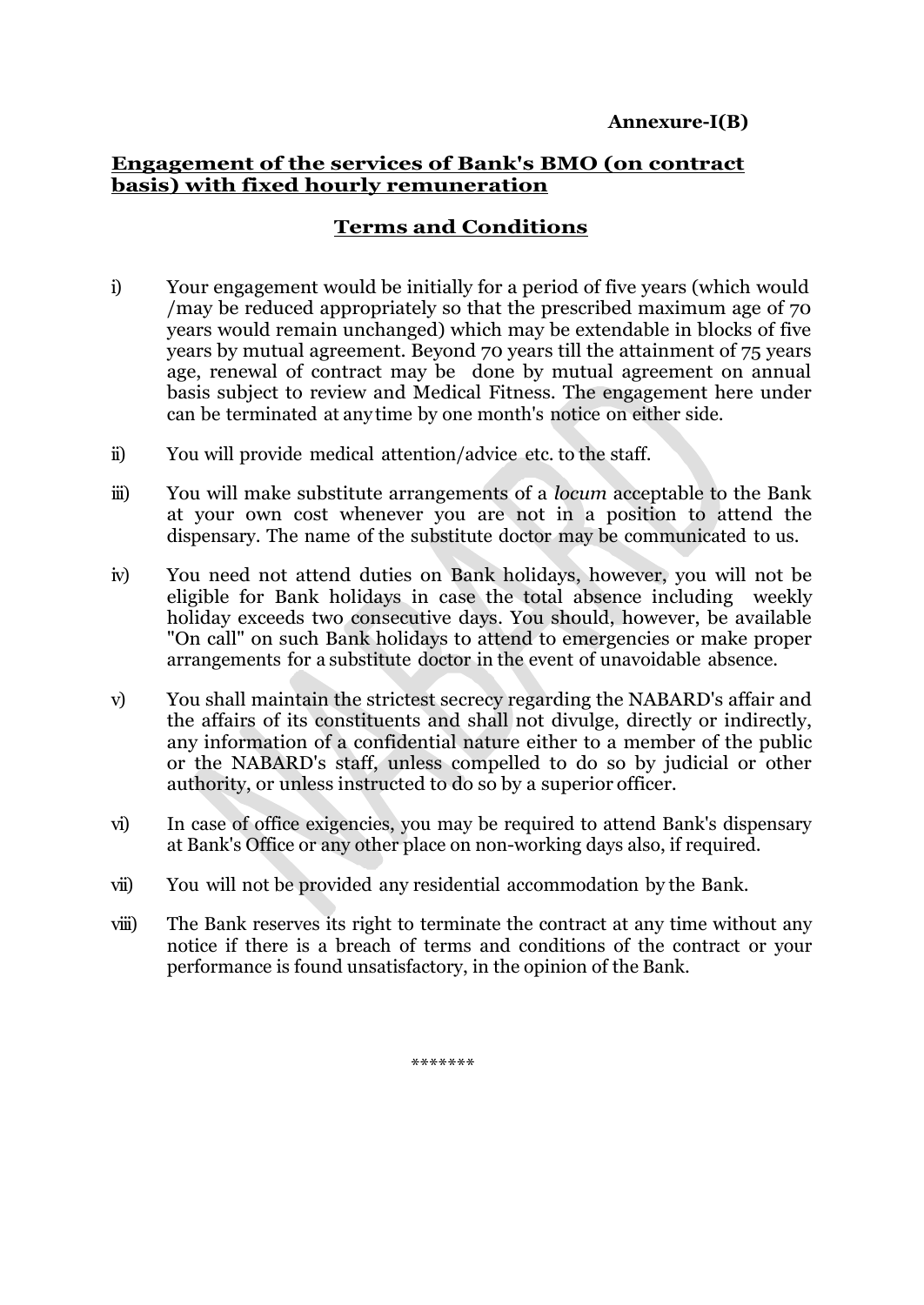#### **List of Duties**

#### **Illustrative list of duties to be performed/services to be rendered by the BMO on Contract Basis**

- i) You will provide free administration of injections, dressings etc. on the merits of each case to employees at Bank's dispensary during the dispensary hours.
- ii) You will issue order forms (Credit slips), if required, on the approved chemists of the Bank for supply of special/costly drugs or injections required for curative purpose to the Bank's staff.
- iii) You will visit, as and when required by the Bank, any member of the staff at their residence. For such visits, you will be payable for this purpose.
- iv) You will refer staff and their family members to specialists, if considered essential and to certify such essentiality.
- v) You will arrange for prophylactic inoculations, etc. for various diseases, at Bank's cost whenever considered necessary by the Bank.
- vi) You will extend guidance and support for securing hospital facilities in local well-known hospitals for the staff and their family members, as and whenrequired.
- vii) If and when required to do so, you will carry out detailed medical check-up and certify in the forms as may be prescribed by the Bank from time to time, as to the state of health and / or fitness for services of any employee of the Bank.
- viii)If and when required to do so, you will carry out detailed medical check-up and certify in the forms as may be prescribed by the Bank from time to time, as to the state of health and / or fitness for services of any prospective employee who may be selected for appointment in the Bank's service.
- ix) You will attend duty at Office or at its quarters, in case of office exigencies, on non-working day also, if required.
- x) You will perform any other related duties as considered necessary by the Bank.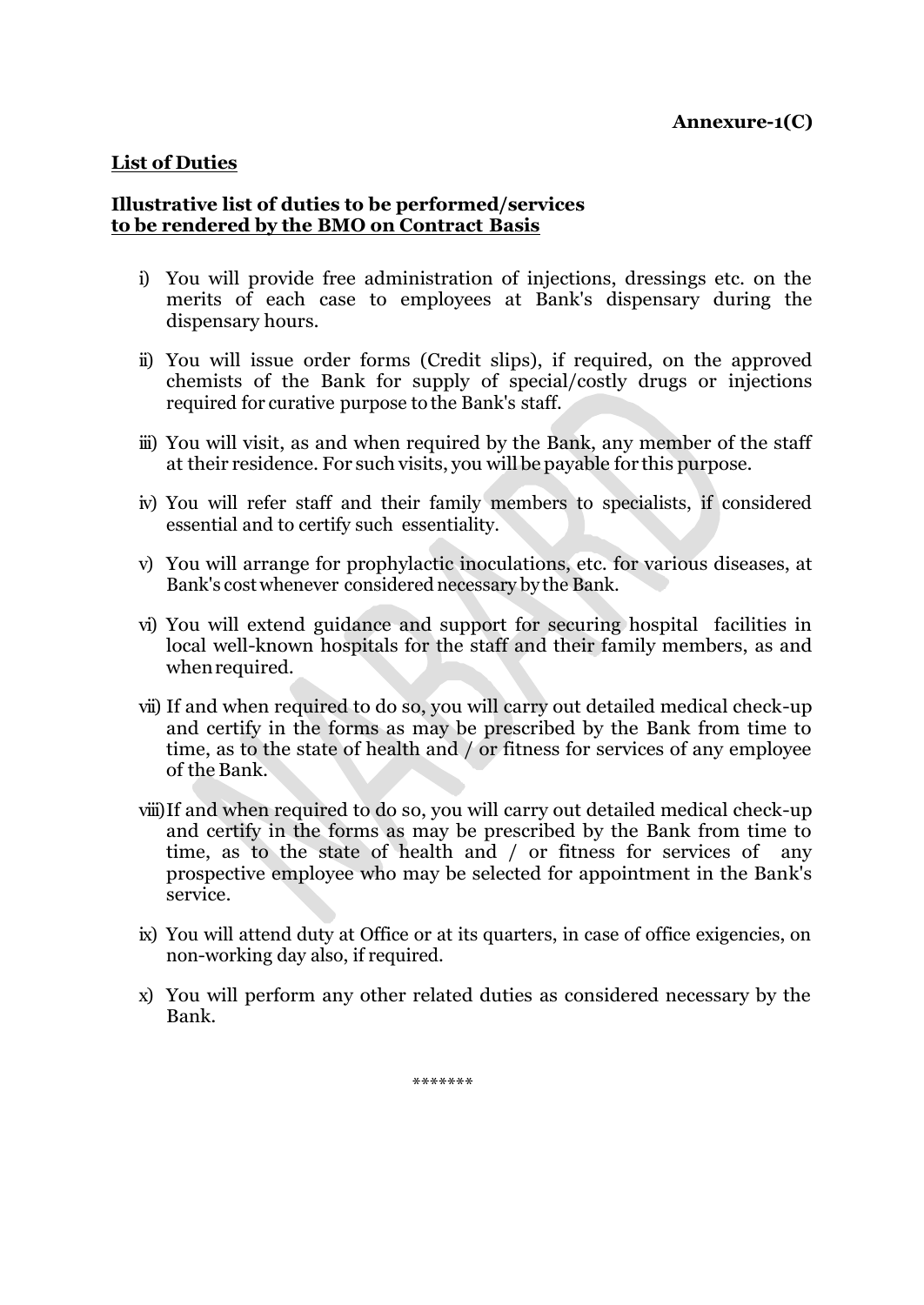# **Annexure-1(D)**

#### **APPLICATION FORM**

## **Application for Engagement of BMO on Contract Basis with fixed hourly remuneration at NABARD**

Fix recent passport size photograph

1. Name in full : Shri/Smt./Kum. (to be given in BLOCK letters)

2. Father/Husband's Name :

| 3. (a) Address :                      |            |  |  |  |
|---------------------------------------|------------|--|--|--|
| Residence                             | Dispensary |  |  |  |
|                                       |            |  |  |  |
| (b) Phone No.<br>(c) Mobile No. $(i)$ | (ii)       |  |  |  |
| $(d)$ e-mail ID :                     |            |  |  |  |

(e) Approximate distance from the Bank's Dispensary located at : NABARD Jammu and Kashmir Regional Office (Srinagar Cell) First Floor, Hotel Ashai Annexe, Rajbagh, Srinagar – 190008 ( J&K)

| Address | Distance from     | Distance from      |
|---------|-------------------|--------------------|
|         | Residence (in KM) | Dispensary (in KM) |
|         |                   |                    |
|         |                   |                    |
|         |                   |                    |
|         |                   |                    |
|         |                   |                    |
|         |                   |                    |
|         |                   |                    |
|         |                   |                    |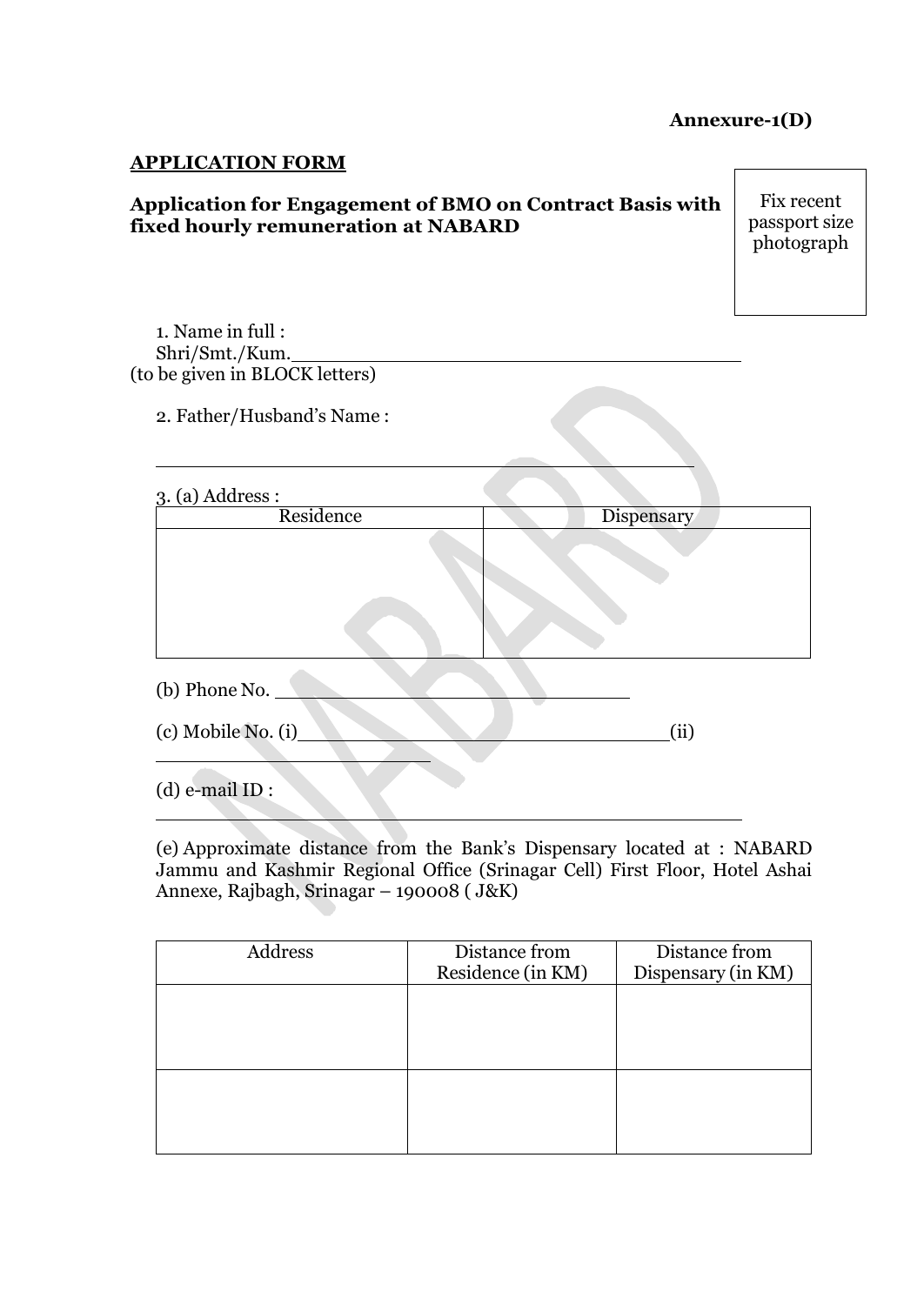| 4. (a) Date of Birth                     |  |       |  |        |  |
|------------------------------------------|--|-------|--|--------|--|
|                                          |  |       |  |        |  |
| (b) Age as on<br>(date of advertisement) |  | vears |  | months |  |

5. Place of birth and domicile :

6. Nationality :

7. Whether belongs to SC/ST/OBC/UR (General) : SC/ST/OBC/UR(Gen)

8. Educational Qualifications :

(Indicate degree/diploma obtained, in the order of highest to least)

| Degree/Diploma | University/Board | Year of passing | Class/Rank |
|----------------|------------------|-----------------|------------|
|                |                  |                 |            |
|                |                  |                 |            |
|                |                  |                 |            |
|                |                  |                 |            |
|                |                  |                 |            |

9. Medical Registration No. \_\_\_\_\_\_\_\_\_\_\_\_\_ and Valid Upto: \_\_\_\_\_\_\_\_\_\_\_\_\_\_\_\_

10. Particulars of any other Courses in Medicine completed by the applicant:

11. Details of experience :

(Experience after graduation should only be stated)

| Experience          | Place | From | To | Period |          |
|---------------------|-------|------|----|--------|----------|
|                     |       |      |    | Year/s | Monthlys |
| In hospital         |       |      |    |        |          |
| (as a<br>Physician) |       |      |    |        |          |
|                     |       |      |    |        |          |
| As General          |       |      |    |        |          |
| Practitioner        |       |      |    |        |          |
|                     |       |      |    |        |          |
|                     |       |      |    |        |          |

12. Any other factor which the applicant would like to bring into account for considering his/her Application:

I hereby declare that the information and particulars given by me in this